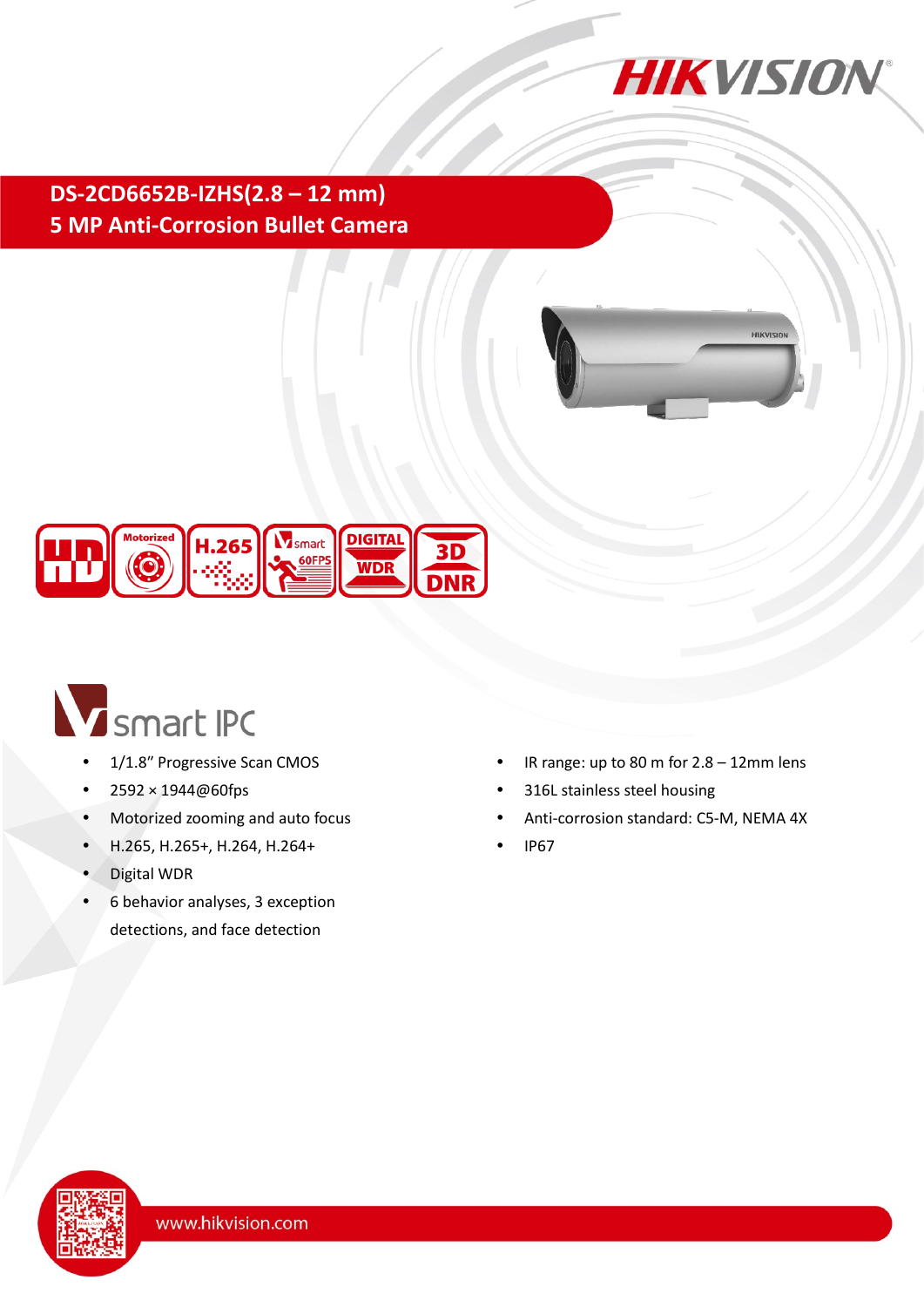

### **Function Description**

#### **Smart**

- 6 behavior analyses, 3 exception detections, and face detection
- **Smart recording: Support edge recording and dual-VCA**
- Smart encoding: Support low bit rate, low latency, ROI enhance encoding
- H.265, H.265+, H.264, H.264+

#### **Image**

- 2592 × 1944 @60fps
- Support target cropping, details can be seen with low bandwidth
- Streaming smoothness setting for different requirements of image quality and fluency
- Support H.265+/H.265/H.264+/H.264/MJPEG video compression, multi-level video quality configuration; support Baseline Profile/Main Profile/High Profile H.264 encoding complexity, and Main Profile for H.265 video complexity
- Multiple OSD color: Black & white self-adaptive; Custom
- Digital WDR is supportable for backlight environment
- **O** Support defog, BLC, EIS, lens distortion correction

#### **System**

- Support ONVIF (profile S/profile G), ISAPI protocol
- Support three video streams, and support 20 channels live view at the same time
- Lightning protection, surge protection, voltage transient protection, anti-static protection

#### **Interface**

- Support standard 128G microSD/SDHC/SDXC card storage
- Support RJ45 10M/100M/1000M self-adaptive Ethernet port
- **Support Audio I/O**
- Support Alarm I/O
- Support CVBS analog output (4CIF resolution)

#### **Security**

- Support three-level user authentication management, user and password authorization, and IP address filtering
- Support security certificate as HTTPS
- **•** Lock user IP after certain times failed login attempts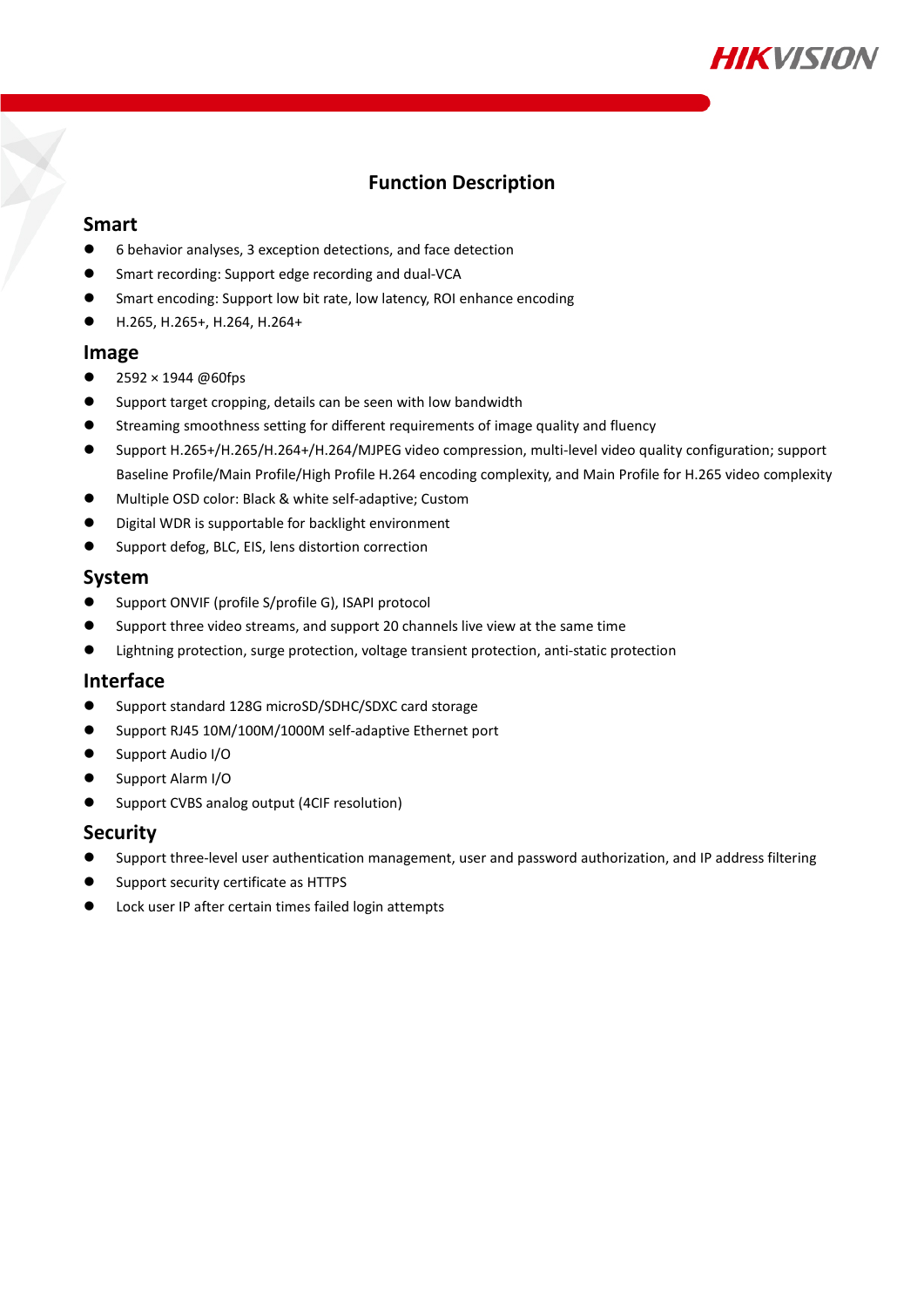

# **Specifications**

¥

| Camera                                |                                                                                                                                                                                                                                            |  |
|---------------------------------------|--------------------------------------------------------------------------------------------------------------------------------------------------------------------------------------------------------------------------------------------|--|
| Image Sensor                          | 1/1.8" Progressive Scan CMOS                                                                                                                                                                                                               |  |
| Min. Illumination                     | 0.01 Lux @ (F1.2, AGC ON), 0.014 Lux @ (F1.4, AGC ON), 0 Lux with IR                                                                                                                                                                       |  |
| <b>Shutter Speed</b>                  | $1 s - 1/100,000 s$                                                                                                                                                                                                                        |  |
| Slow Shutter                          | Support                                                                                                                                                                                                                                    |  |
| Lens                                  | 2.8 - 12 mm, F1.4: horizontal field of view, 90.1° to 31°<br>Motorized zooming and auto focus                                                                                                                                              |  |
| Auto-iris                             | DC drive                                                                                                                                                                                                                                   |  |
| Day & Night                           | IR Cut Filter                                                                                                                                                                                                                              |  |
| Digital Noise Reduction               | 3D DNR                                                                                                                                                                                                                                     |  |
| <b>WDR</b>                            | Digital WDR                                                                                                                                                                                                                                |  |
| <b>Compression Standard</b>           |                                                                                                                                                                                                                                            |  |
| Video Compression                     | Main stream: H.265/H.264<br>Sub stream: H.265/H.264/MJPEG<br>Third stream: H.265/H.264                                                                                                                                                     |  |
| H.264 Type                            | Baseline profile/main profile/high profile                                                                                                                                                                                                 |  |
| $H.264+$                              | Support                                                                                                                                                                                                                                    |  |
| H.265 Type                            | Main profile                                                                                                                                                                                                                               |  |
| $H.265+$                              | Support                                                                                                                                                                                                                                    |  |
| Video Bit Rate                        | 32 Kbps - 16 Mbps                                                                                                                                                                                                                          |  |
| <b>Audio Compression</b>              | G.711/G.722.1/G.726/MP2L2 /PCM                                                                                                                                                                                                             |  |
| Audio Bit Rate                        | 64Kbps(G.711)/16Kbps(G.722.1)/16Kbps(G.726)/32-192Kbps(MP2L2)                                                                                                                                                                              |  |
| <b>Image</b>                          |                                                                                                                                                                                                                                            |  |
| Max. Resolution                       | $2592 \times 1944$                                                                                                                                                                                                                         |  |
| <b>Main Stream</b><br>Max. Frame Rate | 50Hz: 50fps(1920 ×1080), 25fps(2592 × 1944, 2560 × 1920, 2048 × 1536, 1920 × 1080, 1280 × 960,<br>$1280 \times 720$<br>60Hz: 60fps(1920 ×1080), 30fps(2592 × 1944, 2560 × 1920, 2048 × 1536, 1920 × 1080, 1280 × 960,<br>$1280 \times 720$ |  |
| Sub Stream<br>Max. Frame Rate         | 50Hz: 25fps (704 × 576, 640 × 480, 352 × 288, 320 × 240)<br>60Hz: 30fps (704 × 480, 640 × 480, 352 × 240, 320 × 240)                                                                                                                       |  |
| Third Stream<br>Max. Frame Rate       | 50Hz: 25fps (1920 × 1080, 1280 × 960, 1280 × 720, 704 × 576, 640 × 480, 352 × 288, 320 × 240)<br>60Hz: 30fps (1920 × 1080, 1280 × 960, 1280 × 720, 704 × 480, 640 × 480, 352 × 240, 320 × 240)                                             |  |
| Image Enhancement                     | BLC/3D DNR/Defog/EIS                                                                                                                                                                                                                       |  |
| <b>Image Setting</b>                  | Rotate mode, saturation, brightness, contrast, etc., adjustable by client software or web browser                                                                                                                                          |  |
| Region of Interest                    | Support 4 customized region for each stream, and face dynamic tracking                                                                                                                                                                     |  |
| <b>Target Cropping</b>                | Support                                                                                                                                                                                                                                    |  |
| Day/Night Switch                      | Auto/Schedule/Triggered by Alarm In                                                                                                                                                                                                        |  |
| Picture Overlay                       | LOGO picture can be overlaid on video with $128 \times 128$ 24bit bmp format                                                                                                                                                               |  |
| <b>Network</b>                        |                                                                                                                                                                                                                                            |  |
| Network Storage                       | Support microSD/SDHC/SDXC card (128G), local storage and NAS (NFS, SMB/CIFS), ANR                                                                                                                                                          |  |
| Alarm Trigger                         | Motion detection, tampering alarm, network disconnected, IP address conflict, illegal login, HDD full,<br>HDD error                                                                                                                        |  |
| Protocols                             | TCP/IP, ICMP, HTTP, HTTPS, FTP, DHCP, DNS, DDNS, RTP, RTSP, RTCP, PPPOE, NTP, UPnP, SMTP, SNMP,<br>IGMP, 802.1X, QoS, IPv6, UDP, Bonjour                                                                                                   |  |
| <b>General Function</b>               | One-key reset, anti-flicker, three streams, heartbeat, password protection, privacy mask, watermark,<br>IP address filter                                                                                                                  |  |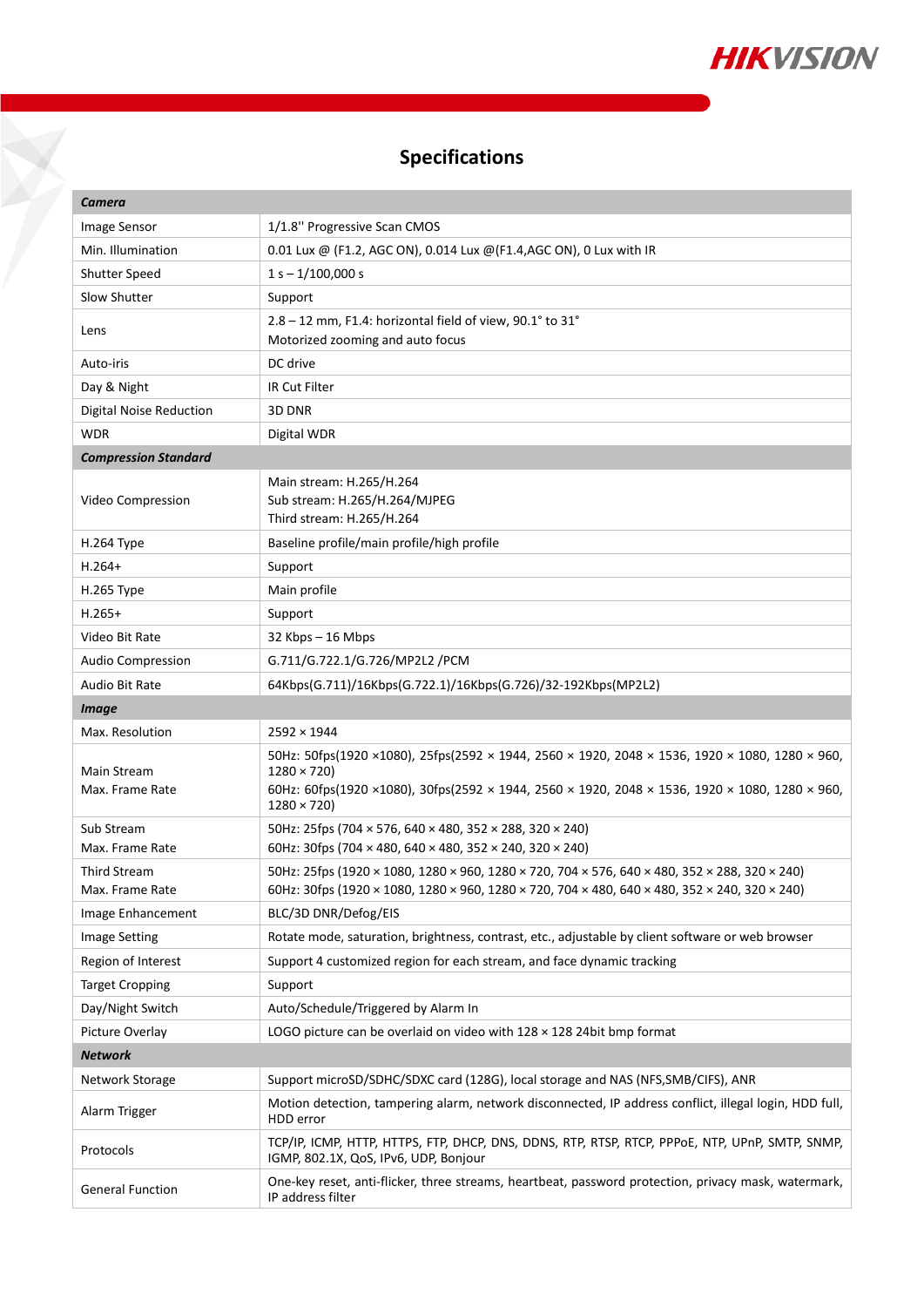

| Standard                           | ONVIF (PROFILE S, PROFILE G), ISAPI                                                                                  |  |
|------------------------------------|----------------------------------------------------------------------------------------------------------------------|--|
| <b>Interface</b>                   |                                                                                                                      |  |
| <b>Communication Interface</b>     | 1 RJ45 10M/100M/1000M self-adaptive Ethernet port                                                                    |  |
| Audio                              | 1 input, 1 output                                                                                                    |  |
| Alarm                              | 1 input, 1 output                                                                                                    |  |
| Video Output                       | 1Vp-p composite output (75 $\Omega$ /BNC)                                                                            |  |
| On-board storage                   | Built-in microSD/SDHC/SDXC slot, up to 128 G                                                                         |  |
| <b>Reset Button</b>                | Yes                                                                                                                  |  |
| Housing Interface                  | 2 anti-corrosion inlets protected by a metal hose                                                                    |  |
| <b>Audio</b>                       |                                                                                                                      |  |
| <b>Environment Noise Filtering</b> | Support                                                                                                              |  |
| Audio I/O                          | Support                                                                                                              |  |
| <b>Audio Sampling Rate</b>         | 16kHz/32kHz/44.1kHz/48kHz                                                                                            |  |
| <b>Smart Feature-set</b>           |                                                                                                                      |  |
| <b>Behavior Analysis</b>           | Line crossing detection, Intrusion detection, Region entrance, Region exiting, Unattended baggage,<br>Object removal |  |
| Line Crossing Detection            | Cross a pre-defined virtual line                                                                                     |  |
| <b>Intrusion Detection</b>         | Enter and loiter in a pre-defined virtual region                                                                     |  |
| <b>Region Entrance</b>             | Enter a pre-defined virtual region from the outside place                                                            |  |
| <b>Region Exit</b>                 | Exit from a pre-defined virtual region                                                                               |  |
| Unattended Baggage                 | Objects left over in the pre-defined region such as the baggage, purse, dangerous materials                          |  |
| <b>Object Removal</b>              | Objects removed from the pre-defined region, such as the exhibits on display.                                        |  |
| <b>Exception Detections</b>        | Scene change detection, defocus detection, audio exception detection                                                 |  |
| <b>Face Detection</b>              | Human face appears in the image can be detected and trigger linkage method                                           |  |
| General                            |                                                                                                                      |  |
| <b>Operating Conditions</b>        | -40 °C to + 60 °C (-40 °F to +140 °F), Humidity 95% or less (non-condensing)                                         |  |
| Power Supply                       | AC24V, 1.7A terminal block                                                                                           |  |
| <b>Power Consumption</b>           | Max. 40 W                                                                                                            |  |
| Material                           | 316L stainless steel                                                                                                 |  |
| Anti-Corrosion Standard            | NEMA-4X                                                                                                              |  |
|                                    | C5-M: 720H neutral salt spray, 480H water condensation;                                                              |  |
|                                    | Exterior environments: industrial areas with high humidity and aggressive atmosphere and coastal                     |  |
|                                    | areas with high salinity;                                                                                            |  |
|                                    | Interior environments: buildings or areas with almost permanent condensation and with high                           |  |
|                                    | pollution.                                                                                                           |  |
| Ingress Protection                 | <b>IP67</b>                                                                                                          |  |
| IR Range                           | $2.8 - 12$ mm: up to 80 m                                                                                            |  |
| Smart Heater                       | Support                                                                                                              |  |
| Dimensions                         | Camera: $472 \times 180 \times 190$ mm $(18.6'' \times 7.1'' \times 7.5'')$                                          |  |
|                                    | Package: 614 × 278 × 343 mm (24.2" × 10.9" × 13.5")                                                                  |  |
| Weight                             | Camera: 9.75 kg (21.5 lb.)                                                                                           |  |

X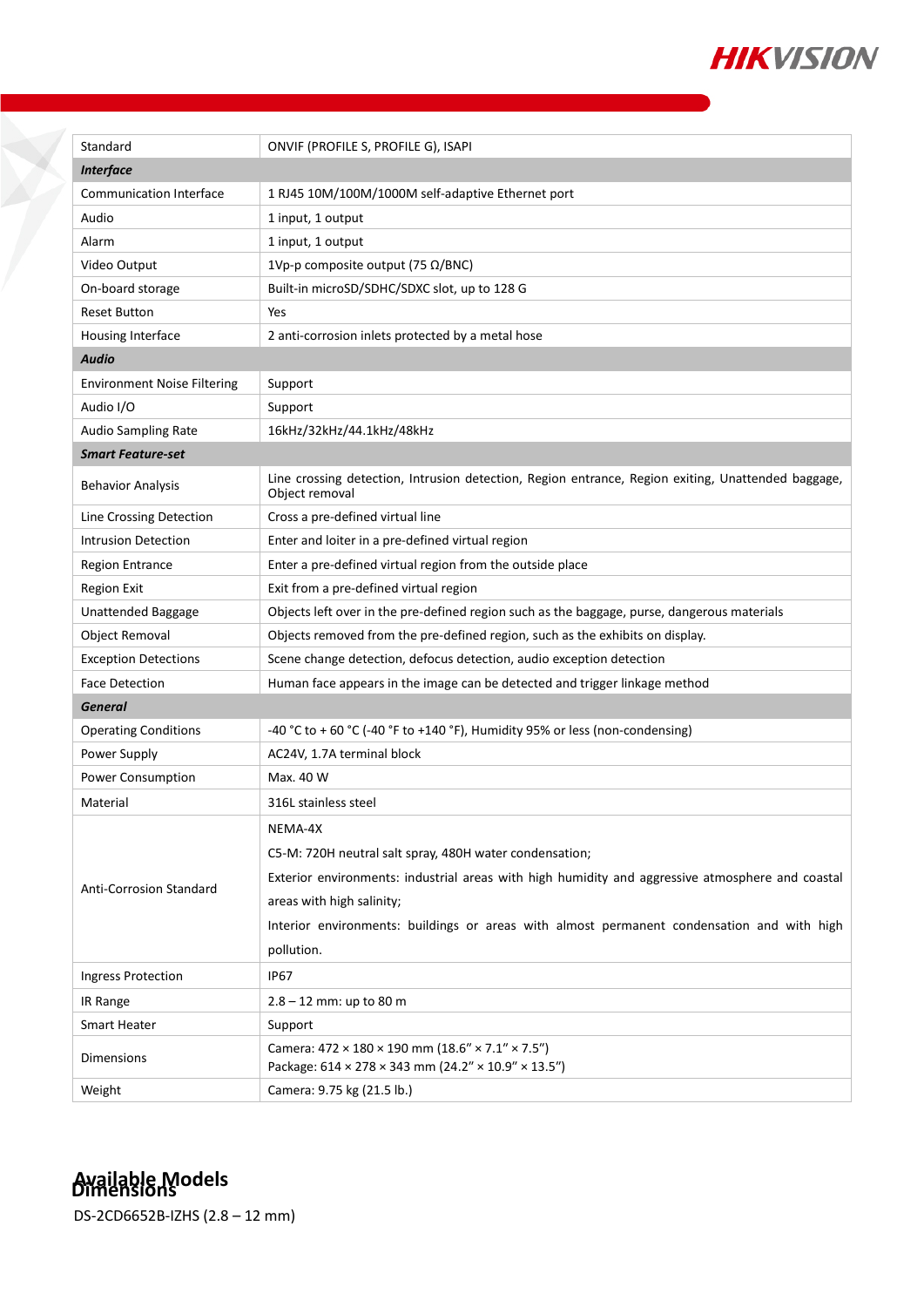









Unit: mm

## **Accessories**





DS-1701ZJ-AC Wall Mount